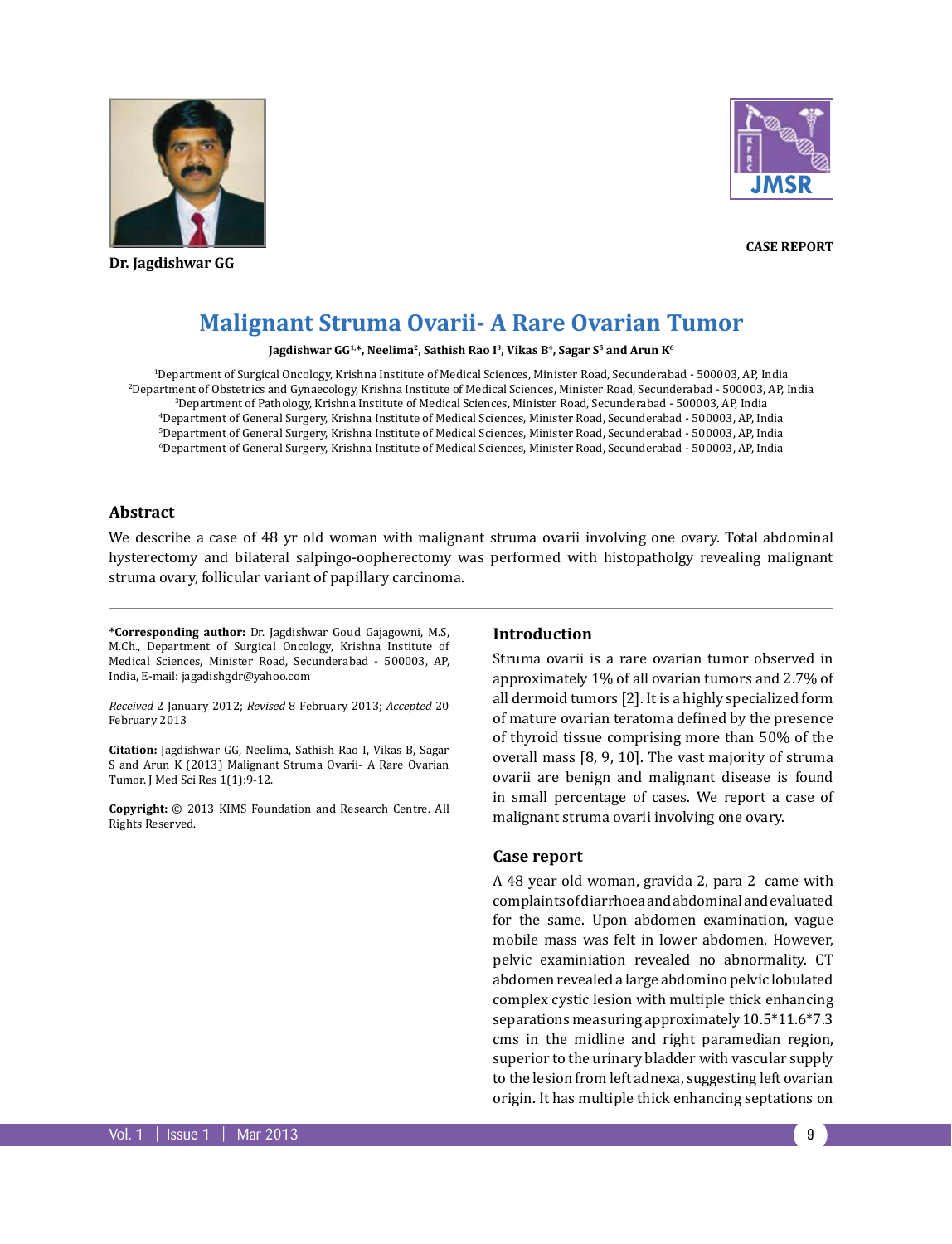CT scan (Figure 1). Colonoscopy and Upper Gastro Intestinal (UGI) endoscopy are within normal limits.



The patient underwent staging laparotomy including total abdominal hysterectomy and bilateral oopherectomy. Intraoperative findings are -large mass arising from left ovary mobile without any other spread. Post operatively patient developed pulmonary thromboembolism on 4th post operative



Figure 2: Colloidal like material and also grey white solid areas

day. 2D ECHO showing large mobile clot in RA/ RV and CT pulmonary angio revealing extensive pulmonary thromboembolism.

Macroscopic examination showed left ovarian mass measuring 11\*10\*5 cms with cut section showing multilobulated cyst. Cystic areas showing colloid like material and also grey white solid areas [Figure 2] there is no breach in the capsule. Uterus, right ovary, bilateral fallopian tubes are within normal limits. Examination for ovarian tumor markers CA -125 were measured at 23.5 IU/ ml.

### **Discussion**

Struma ovarii is a slow growing ovarian neoplasm, with thyroid tissue as its only or the predominant(>50%) constituent. The ovarian thyroid is histologically and functionally identical to cervical thyroid [7]. This type of tumor is a highly specialised subclass of benign cystic teratoma with 95% of them remain benign while the remainder undergo malignant transformation. Struma ovarii typically presents during the fifth and sixth decades of life. The left ovary is more frequently involved than right and in 6% of instances struma ovarii are bilateral [6].

Symptoms of struma ovarii are similar to other ovarian tumors and are nonspecific in nature.They include abdiminal pain,palpable abdominal mass, abnormal vaginal bleeding,ascites (reported in one third of cases) [4], pseudo meigs syndrome ascites in the setting of hydrothorax (reported in fewer than 10% of cases). Rarely, hyperthyroidism is the presenting symptom seen in 5-8% of patients with struma ovarii [1].

Struma ovarii has no uniform diagnostic criteria. Preoperatively, the clinical diagnosis of struma ovarii is possible in patients having hyperthyroidism, but only 8% of patient with struma ovarii present with clinical hyperthyroidism [9]. Although CA-125 level was seen generally in normal range, in some patients with struma ovarii, CA-125 level was elevated which may lead to suspicion of an ovarian malignancy [11]. It is difficult to distinguish between struma ovarii and dermoid cysts on the basis of their sonographic appearance. Struma ovarii has some characteristic magnetic resonance appearance of a multilobulated complex mass with thickened septa, multiple cysts of variable signal intensities and enhancing solid components [12].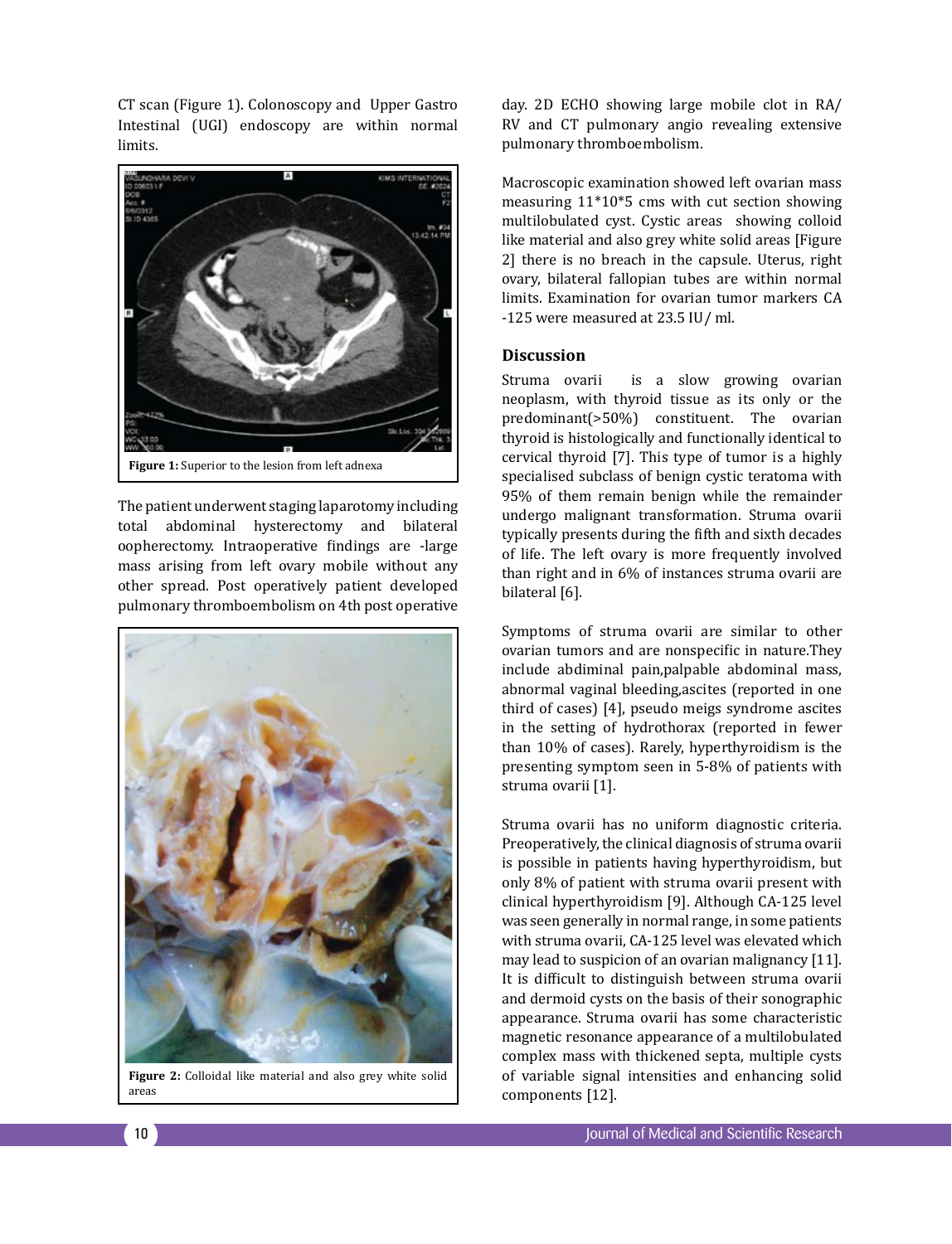Pathological examination reveals thyroid tissue as the major component of the mass, and is most commonly found in a teratoma. Thyroid tisuue may be papillary, follicular, or mixed pattern and it can include elements of mucinous cystadenocarcinoma, brenner tumor, carcinoid or melanoma. Birefringent crystals of calcium monohydrate are present (Figure 3) in most patients, which is considered specific for tumors of thyroid origin. Immunohistochemical staining for thyroglobulin, triiodotyronine (T3) and throxine (T4) can confirm the diagnosis.



Cellular atypia and hyperplasia, nuclear pleomorphism, mitotic activity and invasion into surrounding vessels or the ovarian capsule are definite clues for malignant transformation of struma ovarii. Currently,the pathological criteria used in diagnosing thyroid carcinoma are widely accepted as the standard in diagnosing malignant struma ovarii [3]. However, there is still controversy over the defining characteristics of a malignant struma ovarii. A blinded analysis of 19 histologic characteristics of thyroid tumors in 60 clinically benign and 26 clinically malignant struma ovarii cases found the majority of characteristics to be similar in both types of tumors. The clincal outcome of struma ovarii is unpredictable and cannot be predicted based on histologic features [5].

Malignant struma ovarii is divided into 3 different categories by histology.

- Papillary type is the most common and identified by "ground glass" or overlapping nuclei.
- The follicular variant of papillary carcinoma shares the same nuclear characteristics as the papillary type but has a follicular architecture.

Follicular carcinoma is identified by follicles of mitosis around vascular and capsular structures [6].

Because of rarity of the malignant struma ovarii the optimal surgical and postoperative management has not been well defined. Main modality of treatment is surgery with total removal of tumor and staging to know extent of spread. In younger patients with tumor size less than 4 cm, cosnervative fertility preserving procedure can be done.

For patients with malignant disease on surgical pathological, postoperative adjuvant therapy with radioablative Iodine-131 is recommended. After surgical staging, thyroidectomy is suggested before adjuvant treatment to potentiate the effects of radioablation. As normal thyroid cells preferntially uptake I-131, thyroidectomy would ensure delivery to the malignant cells. Additionally, thyroidectomy would provide pathological confirmation that the struma is indeed ovarian origin.

The recurrence rate in patients with malignant struma ovarii who undergo surgery without subsequent radioablation has been cited as high as 50%. Thyroglobulin is the preferred tumor marker followed in patients with malignant struma ovarii and should be followed sequentially after surgery and ablation. Increase in serum thyroglobulin should be followed up with total body scanning to detect recurrence, which is treated with subsquent radioablation. Since these are rare tumors, there is no universal protocol for the treatment and follow up of patients with malignant struma ovarii. Therefore more data needed to determine the prognosis and management.

## **Refernces**

- 1. Yoo SC, Chang KH, Lyu MO, Chang SJ, Ryu HS, Kim HS. Clinical characteristics of struma ovarii. J gynecol oncol. Jun 2008, 19(2):135-138.
- 2. Roth LM, Talerman A. The enigma of struma ovarii. Pathology. Feb 2007, 39(1):139-146.
- 3. Bal A, Mohan H, Singh SB, Sehgal A. Malignant transformation in mature cystic teratoma of the ovary: report of five cases and review of the literature. Arch gynecol obstet. Mar 2007, 275(3):179-182.
- 4. Mui MP, Tam KF, Tam FK, Ngan HY. Coexistence of struma ovarii with marked ascites and elevated ca-125 levels: case report and literature review. Arch gynecol obstet. May 2009, 279(5):753-757.
- 5. Shaco-levy R, Peng RY, Snyder MJ, Osmond GW, Veras E, Bean SM, et al. Malignant struma ovarii: a blinded study of